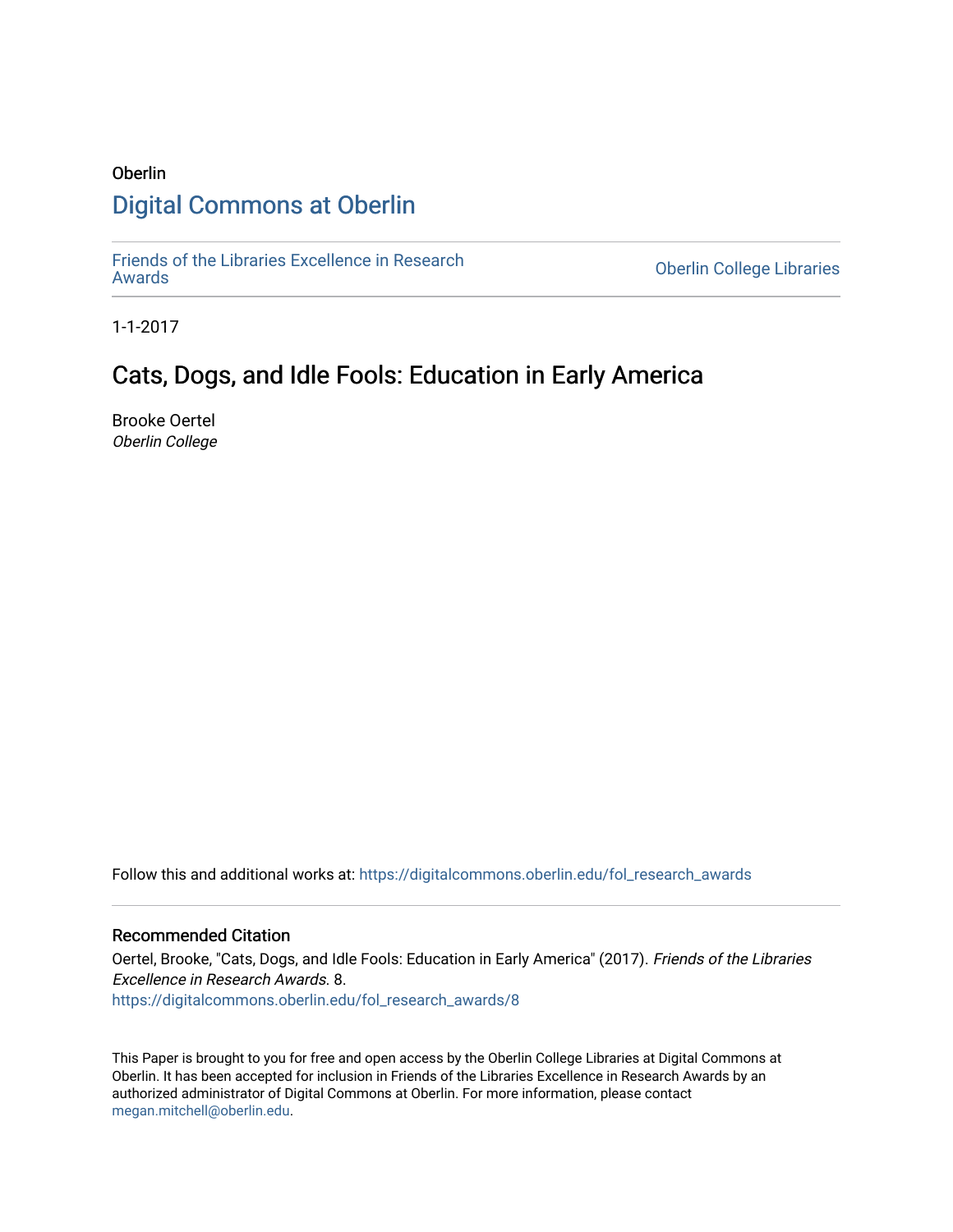#### Cats, Dogs, and Idle Fools: Education in Early America

America today is a nation of readers. Literacy is something that is expected, permeating our society. Popular culture might not promote the consumption of classic texts, but it makes good use of written language, sealing the importance of language in contemporary American culture. When people think about literature, they don't usually think about the alphabet; the category of literature is associated with dense, tricky texts dredged up by academics. Without learning the basics, though, it would be impossible to tackle these more difficult texts—or any others. The alphabet anchors early education and has done so since the founding of this country. Today's culture of letters builds on a long tradition of literacy education that can be traced back to Puritan schoolbooks of the  $18<sup>th</sup>$  century. The educational primers of Puritan New England predate the Constitution, the Revolutionary War, and even the Declaration of Independence, laying the foundations of a culture steeped in words. The methods used to teach reading and writing have changed dramatically since the  $18<sup>th</sup>$  century, but childhood education remains an important factor in shaping American society today. From its roots in 18<sup>th</sup> century Puritan primers, childhood education in America is built on a tradition of constantly evolving texts that blend nature, religion, and the rudiments of language to impart foundational beliefs about language and children's place in the world.

*The New-England Primer* was one of the earliest and most popular educational texts in early America, dominating classrooms for over a century. Printed and reprinted, the *Primer* appeared in various forms, adapting to different temporal and spatial contexts, but retaining its core values and teachings. Scholar Daniel Cohen estimates that six to eight million copies of *The New-England Primer* were printed between 1680 and 1830 (53). The earliest surviving copy of the *Primer* is from 1727, but its origins date back to 17<sup>th</sup> century London, though it is somewhat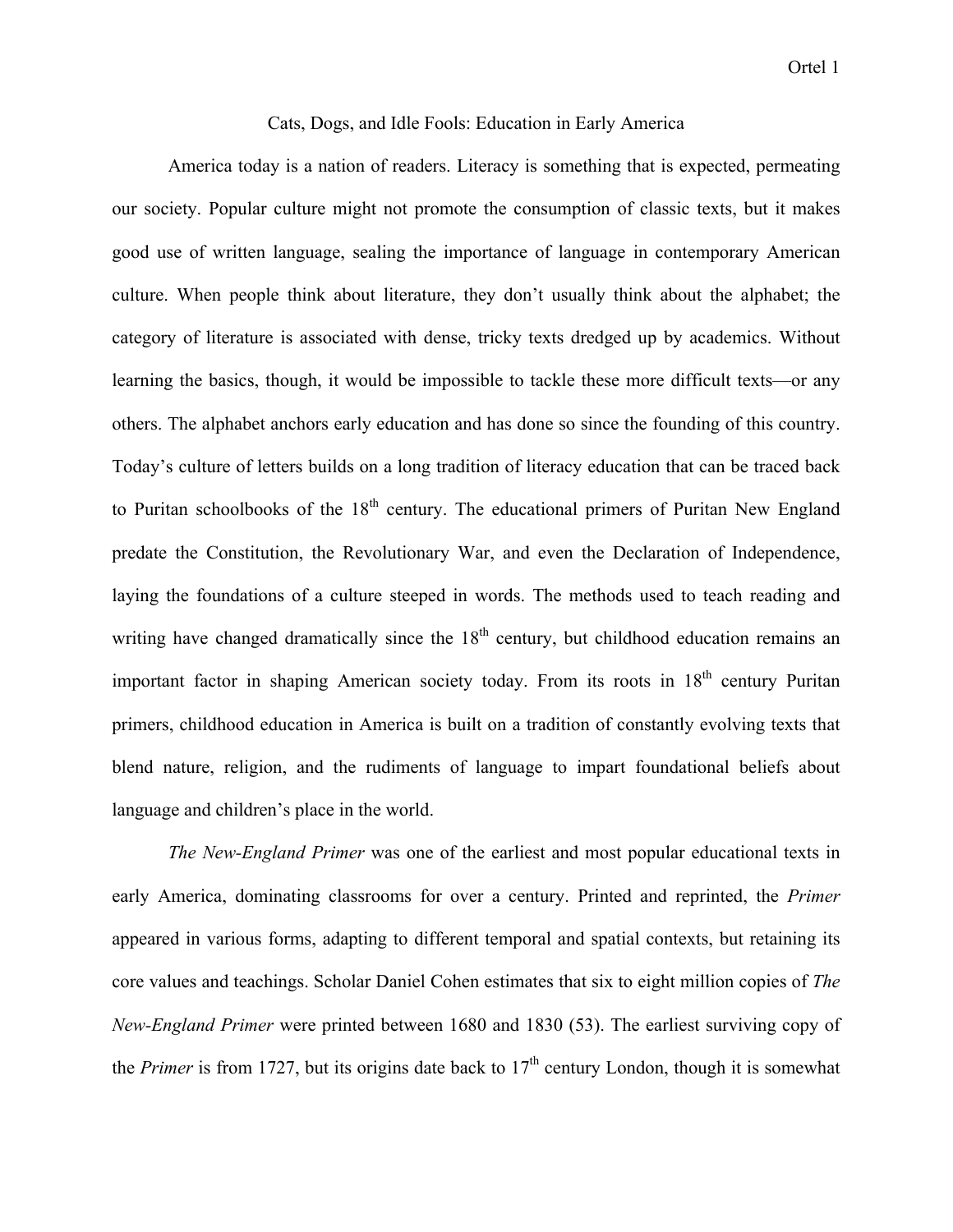unclear who printed it first (Cohen 53-55). The text evolved along with American identity, transitioning from a European colony to an independent nation, but although religious content and references to governmental structures fluctuated, the core values and structure were retained (Roberts 496). Kyle Roberts cautions against "thinking of the *Primer* as a backward-looking vehicle for the transmission of 'Puritan' values" due to the "forward-looking ways in which the text engaged with the religious, political, and economic transformations happening across America" (493). Although *The New-England Primer* is often considered a stable, historical artifact, it actually reflects a fluidity of meaning linked to the evolution of American identity.

The term "primer" originally referred to a prayer book or devotional guide for laypeople, but its definition evolved to mean "introductory reading text" (Monaghan 84). Cohen argues that one of the reasons the *Primer* was established as a cornerstone of early American education was that it was well-suited not only to the "stern Puritan ethic of the New England community," but also to the "equally austere New England landscape" (52). *The New-England Primer* was embedded in the very land for which it was named, linking literacy to nature and grounding education in the natural world. The 1727 *Primer* begins with the alphabet and introduction to common words of one, two, three, and four syllables, then transitions to a series of prayers, catechisms, and other religious materials (*The New-England Primer*). <sup>1</sup> Written in question-andanswer form, catechisms communicated basic Christian beliefs and by design, encouraged children to memorize predetermined answers to questions posed by their parents or teachers (Monaghan 85). Unlike the Bible, catechisms varied depending on the author's beliefs and values, reflecting a particular individual's interpretation of God's word rather than presenting one fixed meaning of a sacred text (Monaghan 86).

<sup>&</sup>lt;sup>1</sup> Note that 1727 *The New-England Primer* is not paginated so in-text citations will not include page numbers.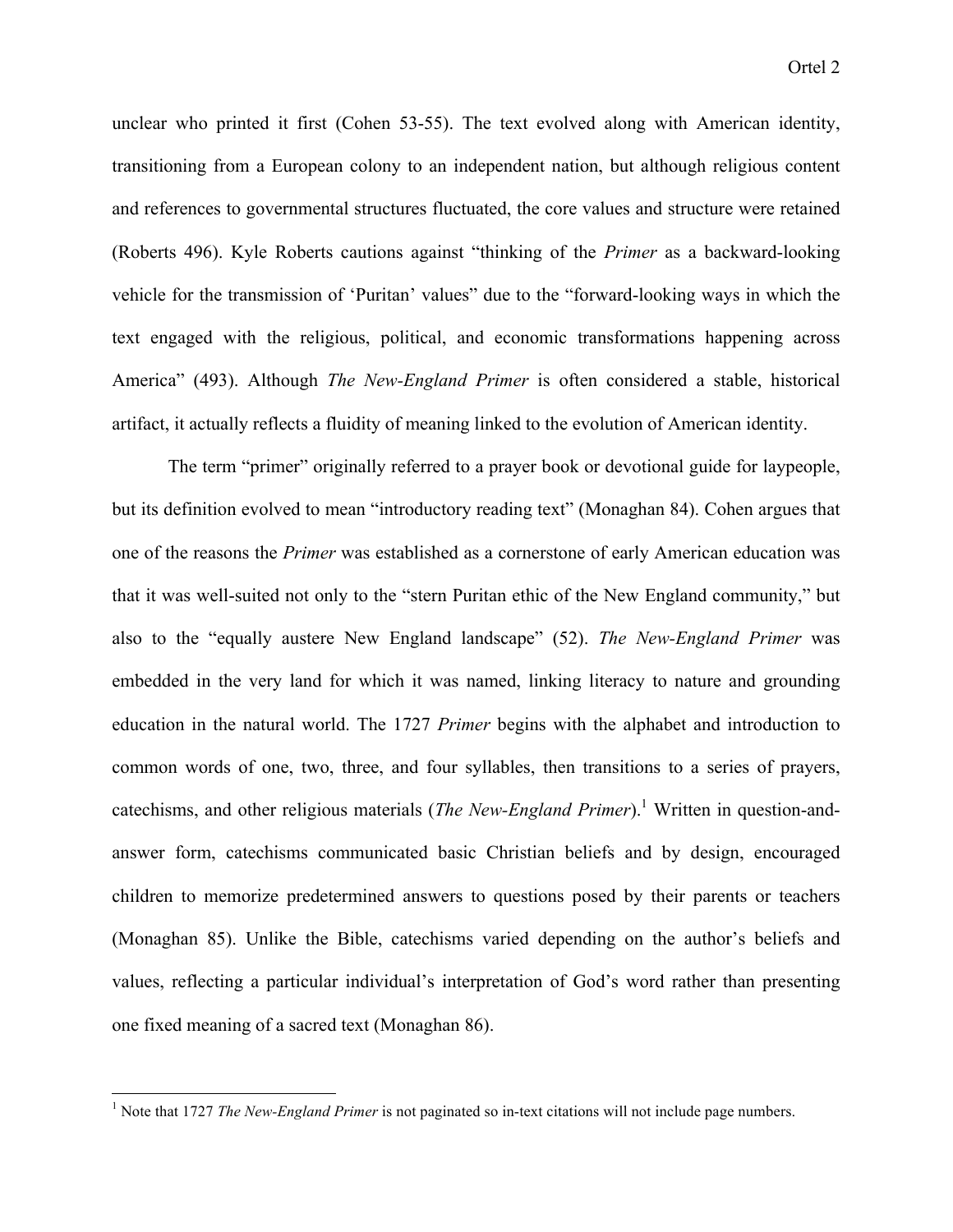One of the *Primer's* most striking features is the illustrated alphabet that appears at its beginning. Although some of the images and rhymes changed to reflect temporal and geographical differences in different editions, adapting to new contexts, the pictorial alphabet was one of the *Primer's* key components that was consistently included regardless of version (Roberts 493). Best known for its memorable first rhyme: "In Adam's Fall/We Sinned All," *The New-England Primer* introduces Puritan children to the doctrine of original sin before they had even learned the alphabet (*New-England Primer*). A curious mix of everything from the tenets of Puritan theology to rhymes about animals, this introduction to literacy is very different from the books that children read today. It is worth noting that although many of the rhymes include biblical references, tying literacy to the spiritual, many of the images were actually inspired by tavern and inn signs. Graphics featuring the Bible and Heart, Lion and Lamb, Royal Oak, and the Cat and the Fiddle originated in secular, economic settings rather than spiritual (Monaghan 99- 100). In this way, nature and the realities of daily life crept into the alphabet, blending the earthly with the supernatural. The three-way intersection of reading, religion, and reality in this text suggests the close connection between these domains in Puritan culture.

Scholar Patricia Crain observes that the association of an image and rhyme with each letter gives the alphabet a kind of meaning that it otherwise lacks (18). Moreover, the meaning attached to each letter reflects something about the culture that produced *The New-England Primer*. Crain writes that, "Where a culture goes to make sense of itself is where the alphabet too scavenges" (18). Although individual letters taken by themselves do not have inherent meaning, their association with rhymes and images imparts meaning relevant to a particular snapshot in time. Crain also points out that beginning the alphabet with "Adam's fall" frames literacy as mastering "fallen language" (39). While reading was of the utmost importance in Puritan culture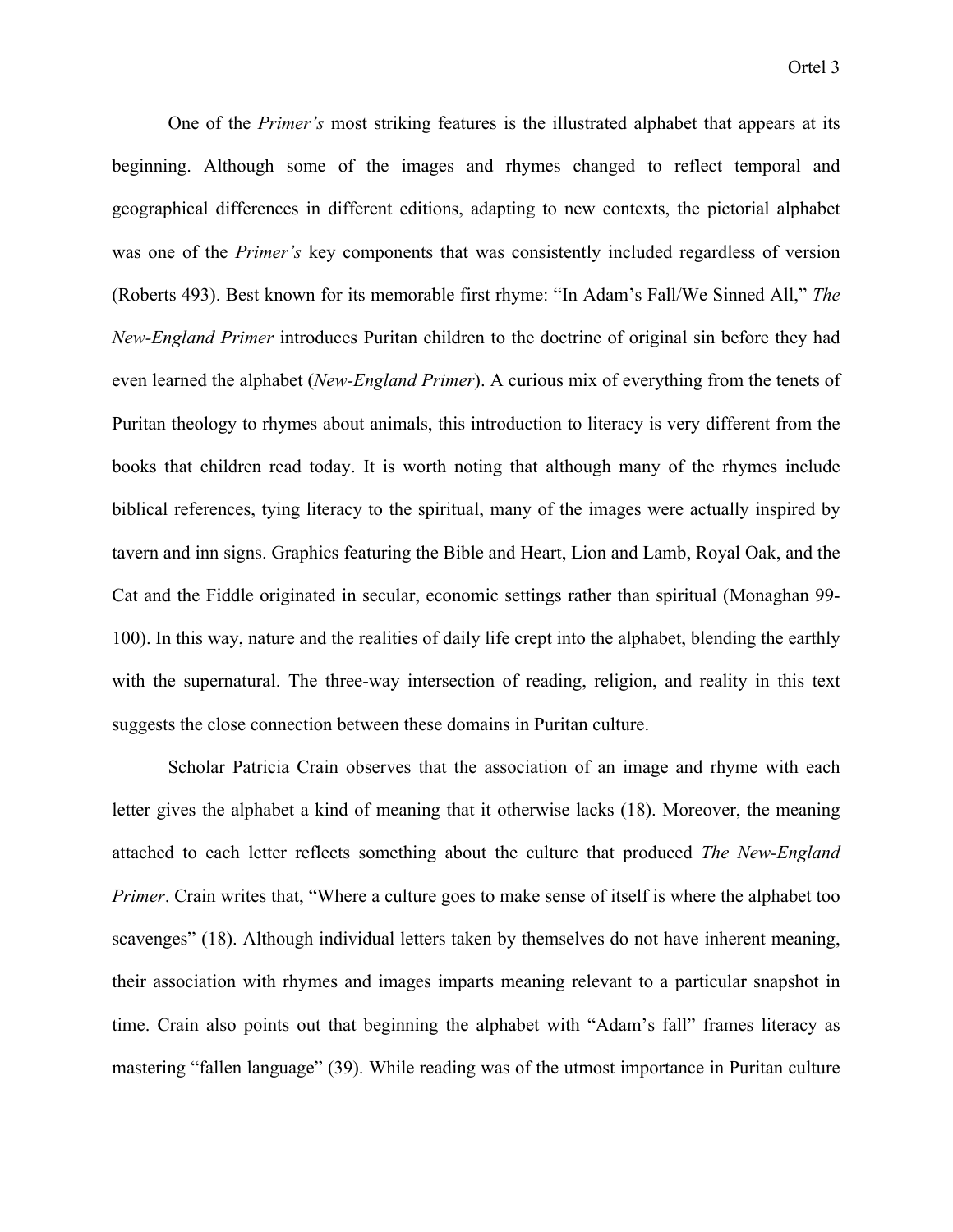because it allowed people to experience the word of God, conceiving of language as "fallen" also seems to acknowledge the limits of written communication. Letters, like people, are imperfect and cannot fully overcome original sin. According to Crain, the rhyme associated with "A" prompts readers to interpret the rest of the alphabet, and perhaps words in general, as connected to the spiritual project of the Puritans. Though many of the rhymes are secular in nature, beginning with a hard-hitting rhyme that communicated a tenet of Puritan ideology sets up a framework to be used in understanding the rest of the alphabet (Crain 43). Since the alphabet is the most fundamental building block of literacy, this framing technique also informs the concept of reading in general, dictating how and why one should read.

Two rhymes in particular emphasize the importance of reading, connecting language to both the hope of salvation and physical existence. After the gloomy introduction to Adam's fall in the "A" rhyme, the reader is offered some hope in the next rhyme: "Thy Life to Mend/This Book Attend" (*New-England Primer*). Reading offers a way out, a path to potential spiritual redemption despite the inevitable sin that forever clouds humanity. Literacy is connected to spiritual salvation, making it a solemn and high stakes endeavor. Jumping ahead, the rhyme for "H" reinforces the significance of learning to read: "My Book and Heart/Shall never part" (*New-England Primer*). The book goes unnamed, but considering the importance of the Bible in Puritan culture, it seems likely that the rhyme refers to the Bible. Alternatively, perhaps the book in question is currently the *Primer*, but ultimately refers to the Bible, a text for which the *Primer* provides a necessary stepping-stone. Either way, this rhyme reveals a strong connection between meaning and being, language and existence, both physical and spiritual. Invoking the heart suggests emotional commitment, but it also links words to the continuation of a person's physical existence.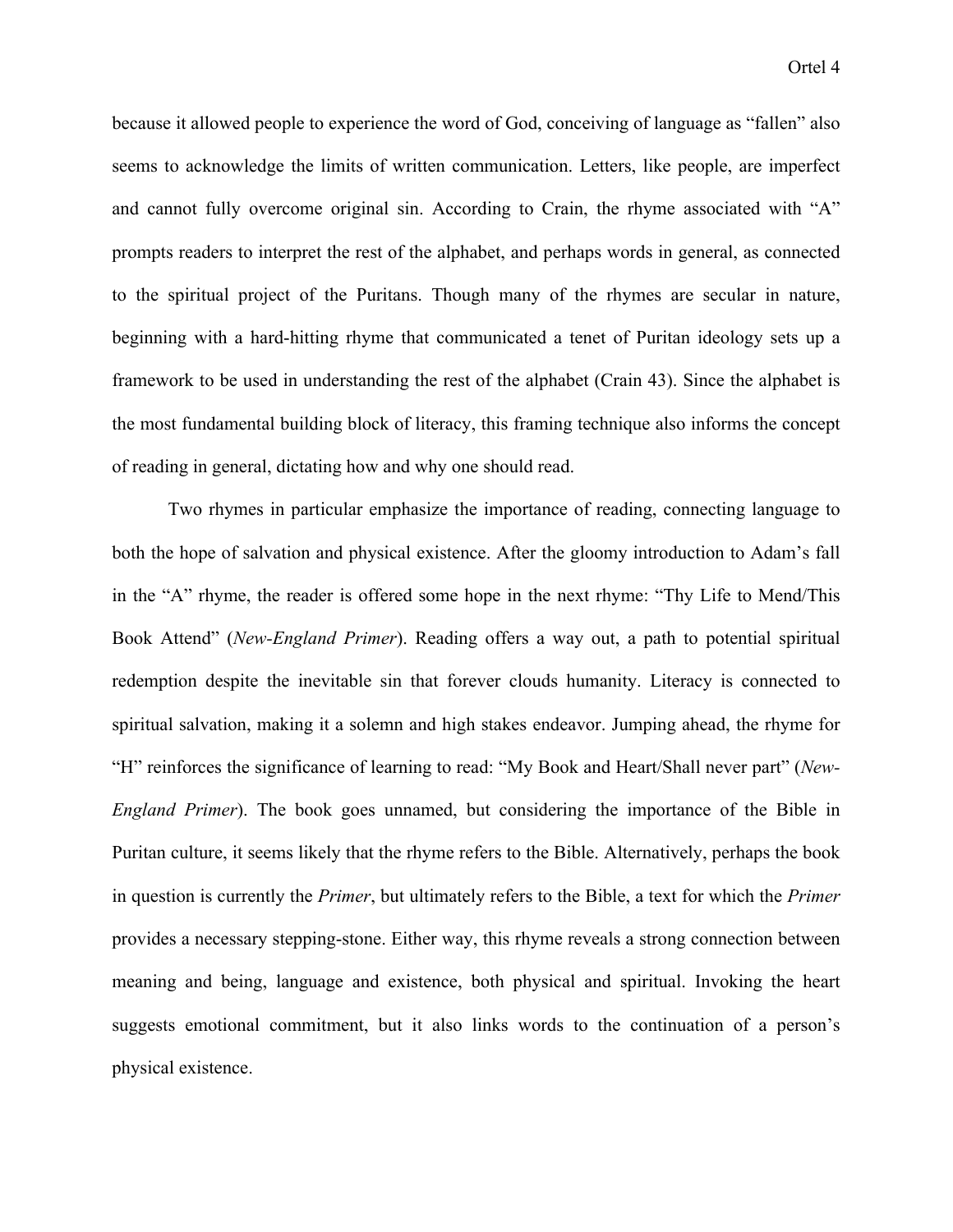Although many of the rhymes in the *Primer* are directly connected to biblical stories and Puritan theology, nature also plays a significant role in the illustrated alphabet. Of the 26 rhymes, nine explicitly reference nature in some form (*The New-England Primer*). While it is tempting to take these rhymes at face value—easy for children to memorize and making simple statements about the natural world—the way that nature figures in these rhymes offers insight into the Puritan world view. The link between nature and culture is not necessarily a happy one and in many cases, nature is presented as hostile and unforgiving. Monaghan notes that in the pictorial alphabet of the *Primer*, "The natural world is savage at worst, indifferent to humanity at best; cats play then slap; dogs bite thieves at night; and as the eagle soars out of sight its savage intent is implicit" (100). The natural world is not a hospitable place and children are led to form an impression of nature as a force opposed to the orderliness of society. Starting with the alphabet, the nature of Puritan New England is conceptualizes as a threat to society's neat categorization of the world. However, God's dominion easily trumps the power of the natural world, as shown in the "W" rhyme: "Whales in the Sea/God's Voice obey" (*The New-England Primer*). Like humanity, nature is subject to God's authority, placing the supernatural above the natural in the hierarchical structure of Puritan thought. While the natural world was unpredictable and fearsome, Puritan children could take comfort in the notion that God would deliver them this savagery.

Yet even in an introductory reading text like *The New-England Primer*, the Puritan view of nature is more nuanced than it might initially appear. The prevalence of nature in a text that is very much concerned with the supernatural suggests that the Puritans connected their earthly, everyday experiences to their relationship with the divine, using language as a link between the two realms. The natural world cannot be reduced to merely a savage wilderness, which becomes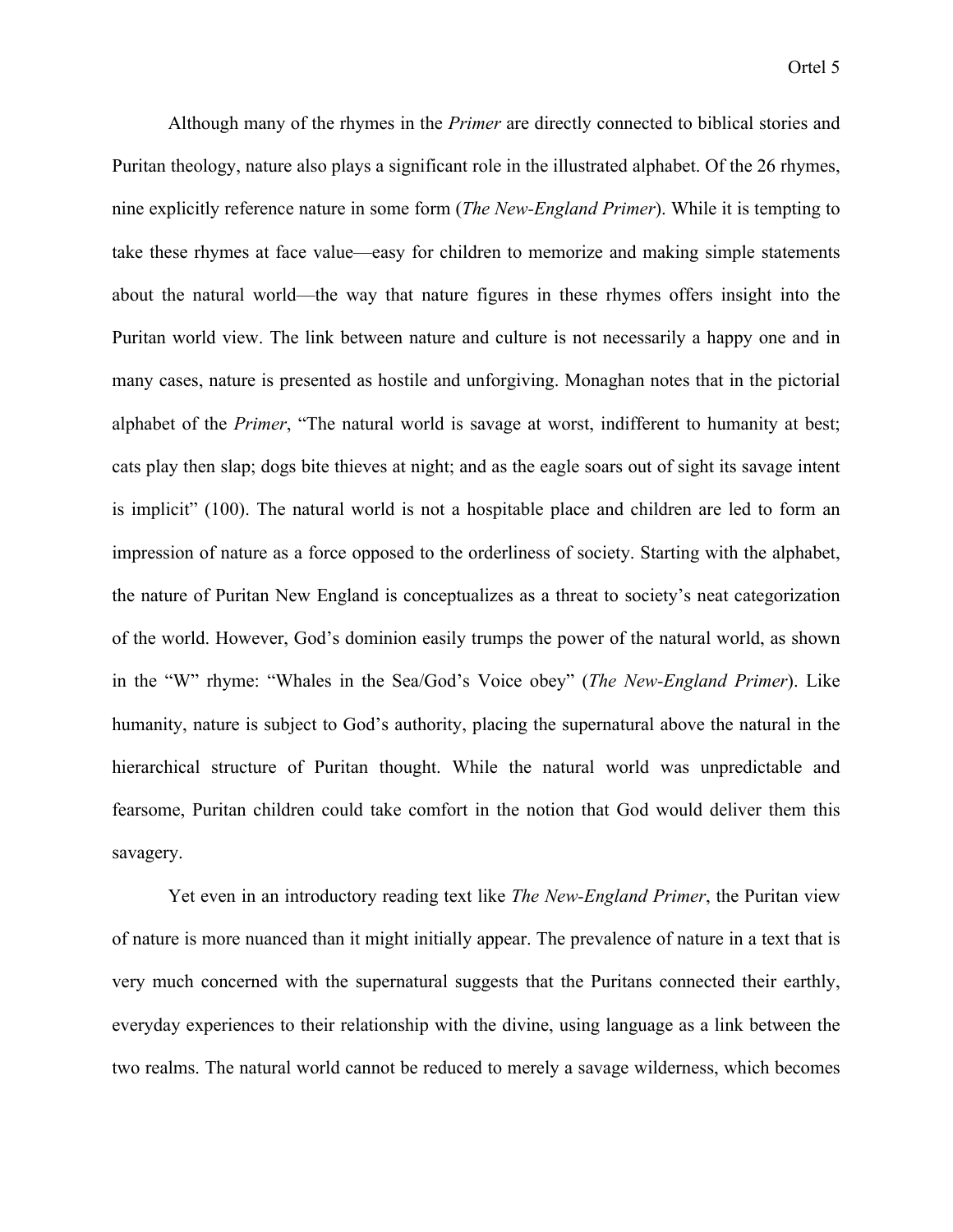clear in the last rhyme in the illustrated alphabet: "Zacheus he/Did climb the Tree/His Lord to see" (*The New-England Primer*). In this case, nature becomes a medium by which to access the supernatural, providing a means of connecting with God. Nature is not only a savage unknown, but also a bridge between humanity and God, suggesting some flexibility in the generally rigid hierarchical structure of Puritan culture. Language, in the form of the last letter of the alphabet, connects humanity, nature, and the divine, allowing Zacheus to use earthly means to access the spiritual. In nature, people can find their way to seeing more truly—seeing beyond the earthly. Although a tree was complicit in Adam's fall, which plunged humanity from the divine garden to the punishment of earthly toil, the tree that appears at the end of the alphabet offers a means of salvation. Both the "A" and "Z" images feature a tree, bookending the illustrated alphabet, and using nature to frame this introduction to literacy. In Puritan literary tradition, nature acts as an intermediary between humanity and the supernatural as well as an unpredictable and wild force.

Not only does the natural world sometimes figure as a lurking threat in *The New-England Primer*, but other forms of danger loom over Puritan children as they learn their alphabet as well. For instance, "The Idle Fool/Is whipt at School" and "Time cuts down all/Both great and small" (*The New-England Primer*). Monaghan writes that "the overwhelming impression conveyed by the alphabet verses is that of danger and death. Animals may indulge their wild nature, but man does so at his peril" (101). Obedience to parents, teachers, and God is of the utmost importance; failure to heed one's superiors is just cause for punishment. *The New-England Primer* is written for the "dutiful child" and reflects the rigidity of Puritan expectations (*The New-England Primer*). From the very beginning of their education, children were expected to act within strict boundaries demarcated by words. These rigid societal structures, communicated at a young age in conjunction with language acquisition, imparted a strong sense of limits and bounded a child's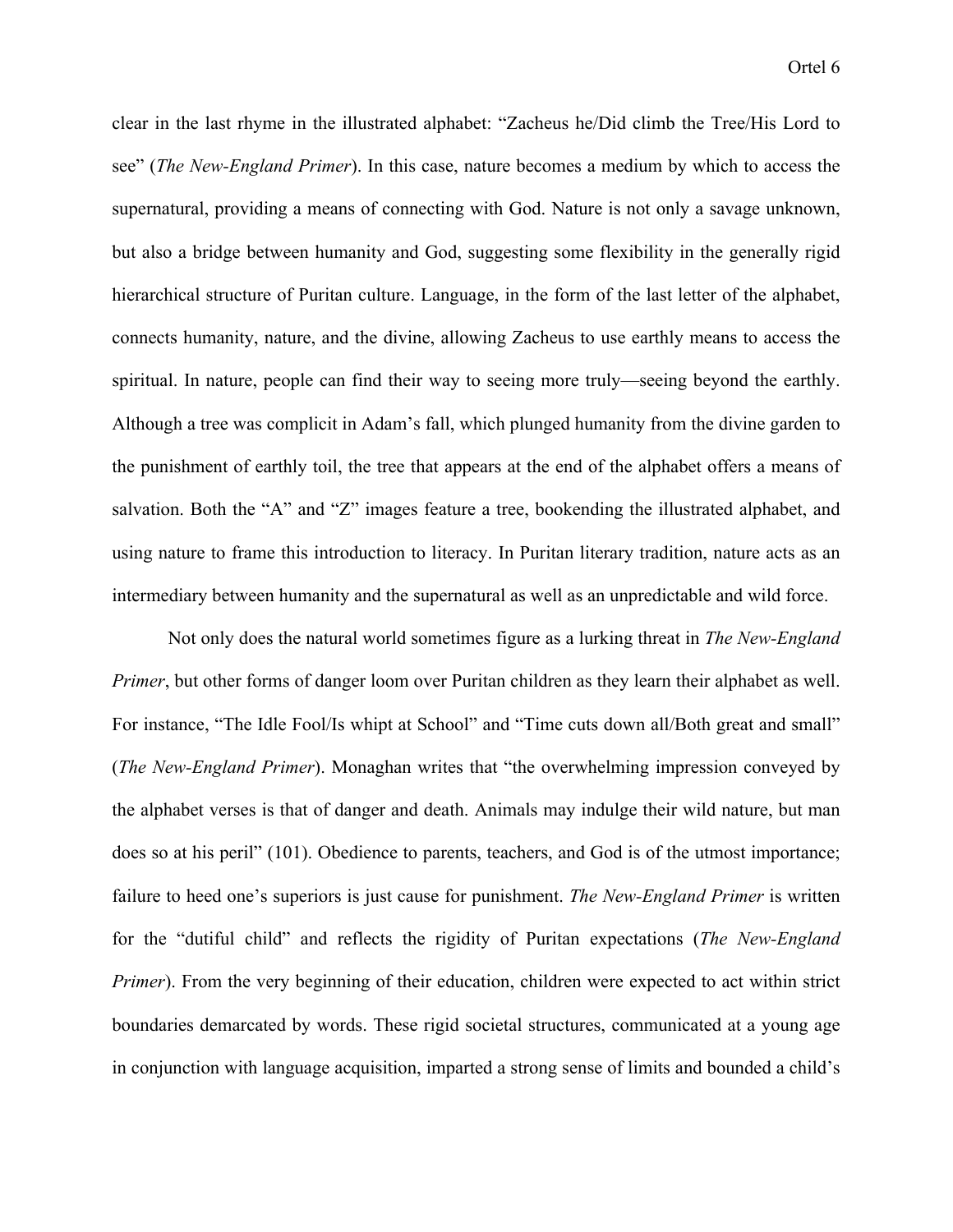place in the world. David Watters explains that *The New-England Primer* "leads the child to envision a self limited by the authority of God and parents" (194). More specifically, the *Primer* presents God by way of various different metaphors, by which "Puritan children learn that these metaphors have a special linguistic authority sanctioned by the words of parents and the Word of God…The root metaphors of Calvinist theology operate in the *Primer* to define the child's being in terms of human disobedience to God's authority" (Watters 194). Meaning and being are entangled in the Puritan concept of self, as words convey authority and the child is reminded of "the limits of the self by pain, hunger, sleep, death, familiar, civil and religious custom and law" (Watters 195). As children learn their letters, they also learn their place in the world, both in relation to human society and in relation to the supernatural.

Words play a key role in maintaining the proper hierarchy of authority sanctioned by God, connecting language, action, and children's spiritual fate. Even the dutiful child cannot escape the transience of life, another prominent theme in the illustrated alphabet and in the *Primer* in general. "Time cuts down all," advises the rhyme for "T," leaving no illusions about the brevity of life on earth (*The New-England Primer*). While hope for salvation comes from reading the Bible and accessing the supernatural, Puritan children learned early that earthly existence is marked by impermanence. Like the strict limits of divine and parental authority, human mortality also bounded a child's place in the world, bounding his or her existence and capacity for growth. These limits are reinforced throughout *The New-England Primer*, beginning with the illustrated alphabet and continuing through the series of catechisms and prayers that follow it. In the 1727 version of the *Primer*, these values are further expounded in John Cotton's "Milk for Babes," a supplementary text at the end of the *Primer*. Written in catechism form, this text was intended to reinforce children's understanding of Puritan theology and societal structure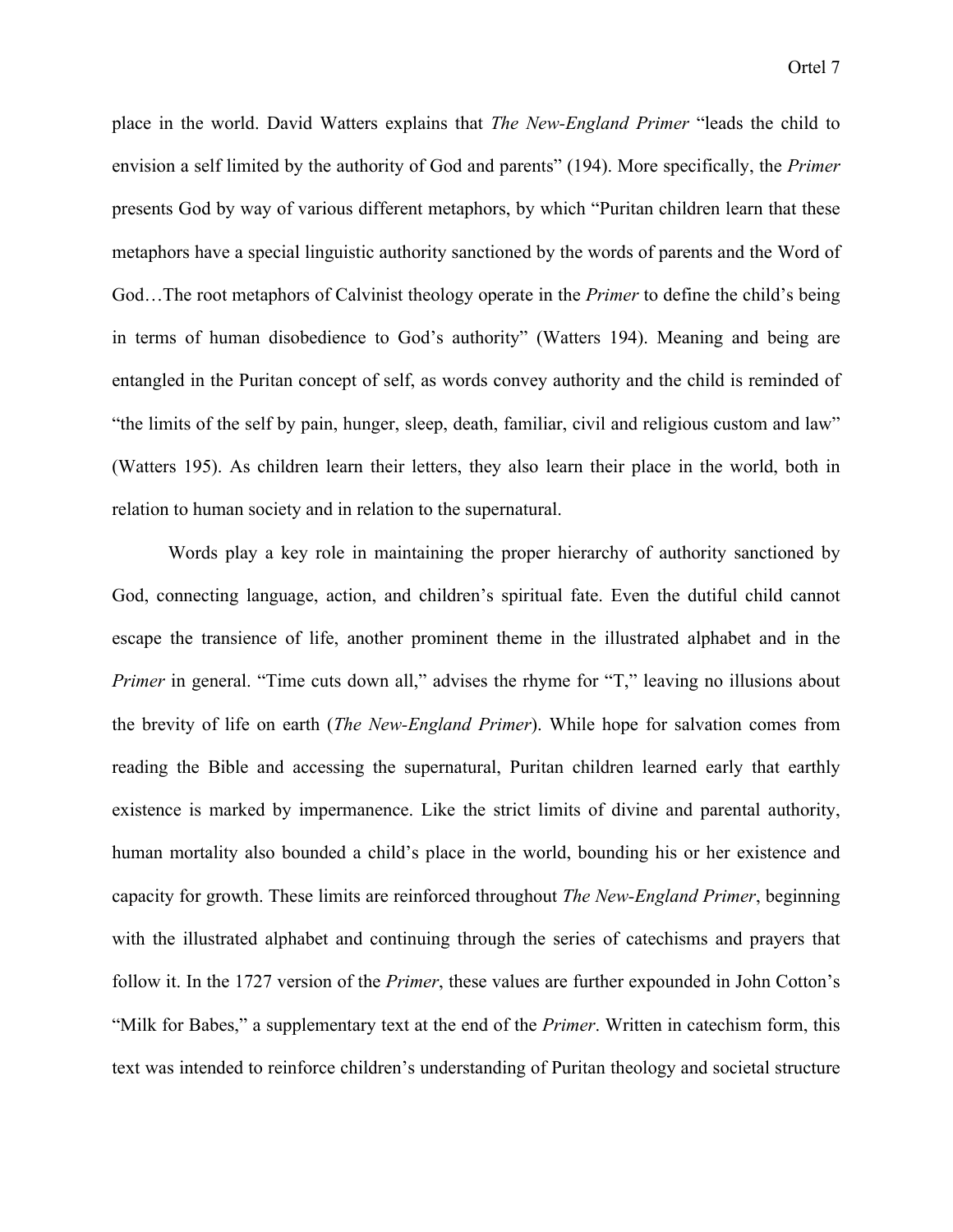by engaging in a preconceived dialogue with their parents, regurgitating the proper answers laid out by John Cotton.

The full title for John Cotton's addendum to the 1727 *Primer* is "Spiritual Milk for Boston Babes Drawn out of the Breaths of both Testaments, for their Souls Nourishment" (*New-England Primer*). This title reflects the intimate connection between words, or meaning, and one's physical state of being. In Puritan culture, words provided spiritual sustenance, which was vital to life, connecting the earthly to the divine. In order to navigate the earthly and engage with the spiritual, it was necessary to carefully attend to language, starting with the most basic introductory reading texts. For the Puritans, literacy was not merely the ability to interpret letters and make meaning of them; it was also a practice that connected people to God. Just as milk nourished children's bodies, words acted as nourishment for their souls. Moreover, the Bible's sacred texts had a kind of vitality—their "breath" provided the basic nutrients needed for children's souls to flourish. Children accessed this life-giving breath through their attainment of literacy, absorbing words to cultivate their spirituality just as they absorbed nutrients to support their physical growth. At the heart of the Puritan literary project was spiritual betterment and the cultivation of a personal relationship with God. From *The New-England Primer*, Puritan children learned that words were essential to sustaining the soul, paralleling the role that nature plays in sustaining the physical body.

John Cotton's "Milk for Babes" appeared in more than one educational primer during the early 18<sup>th</sup> century. The 1720 version of the so-called *Indian Primer* also included Cotton's spiritual nourishment for children. While it contained similar material to 1727 *New-England Primer*, *The Indian Primer* undertook a slightly different project than *The New-England Primer*. Although both aimed to promote literacy and cultivation of the Puritan faith, *The Indian Primer*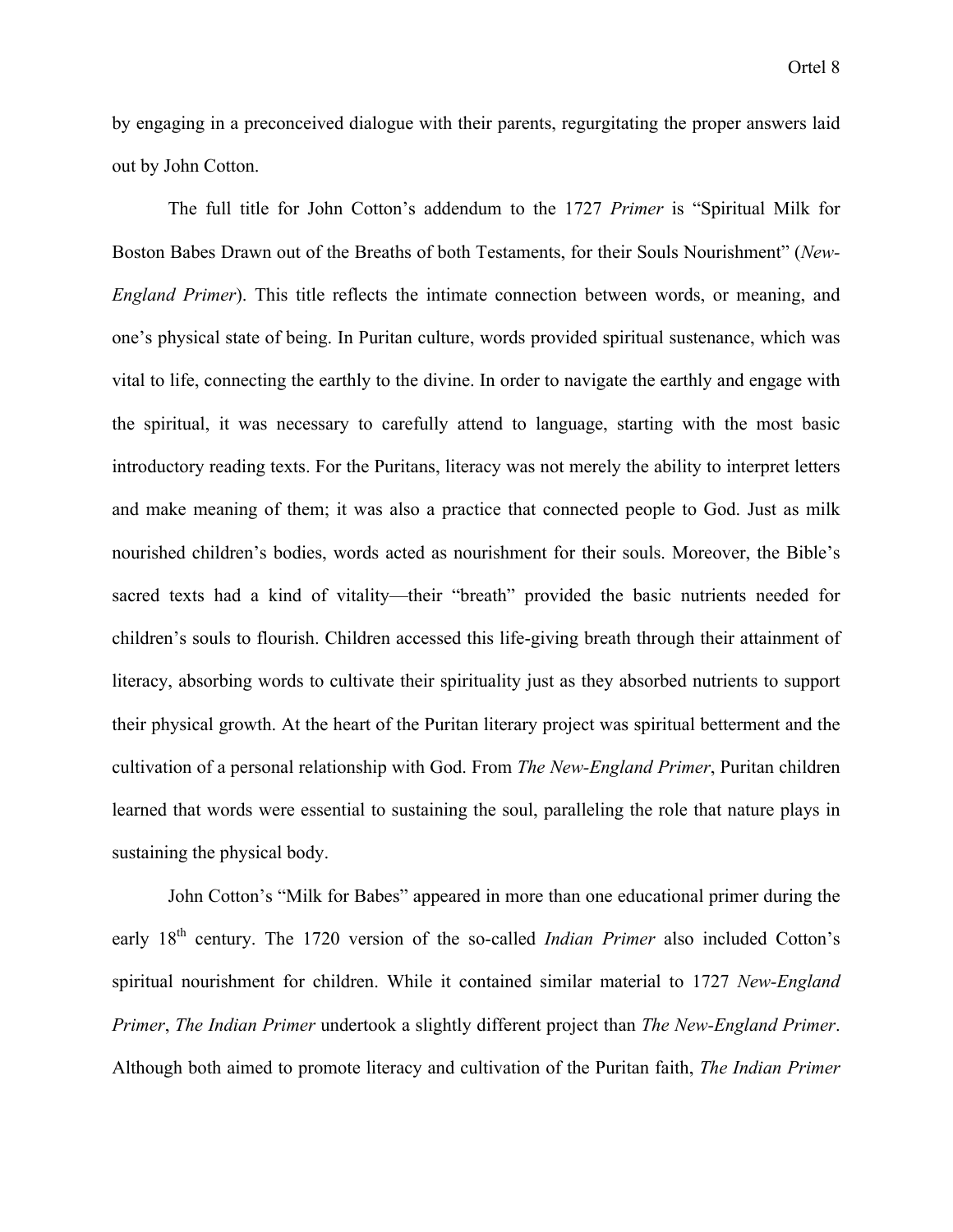had the additional purpose of promoting cultural assimilation. In this text, the power of words is reinforced not only in the spiritual realm, but also in the manipulation of societal structures. During this era, European settlers became more insistent that the indigenous population of New England needed to learn English (Monaghan 78-79). In contrast to earlier educational manuals directed toward native populations, which typically focused on promoting religious conversion and literacy in their own language for the attainment of a personal relationship with God, this edition of the *Indian Primer* was the first to be written bilingually in Massachusett and English (Monaghan 67). This primer was intended not only to impart the rudiments of literacy and the basic principles of Christianity, but also impose the English language on native peoples. Words became a form of cultural control as well as a means of cultivating a personal relationship with the Puritan God.

While *The Indian Primer* contained much of the same content as *The New-England Primer* written for its white counterparts, its self-avowed purpose was to teach children to "know" truly to read the Indian Language," though just which language that might be was unspecified (*The Indian Primer* 3). By professing its project to be teaching *the* Indian language, the authors lump all indigenous Americans together as one homogenous mass, ignoring the diversity of the group they sought to assimilate into their own culture. Monaghan points out that in this literacydirected assimilation process, reading was emphasized over writing because it was so much more important to the Puritan relationship with the divine (70). She also notes that by 1720, there was a critical shift in the attitude of English colonists toward their indigenous neighbors: "The English colonists were clearly losing confidence in a missionary enterprise that was conducted wholly in the language of the natives...Unlike the 1669 primer, which presented Christian texts such as the Lord's Prayer without any evaluation of Indian character, almost every page of the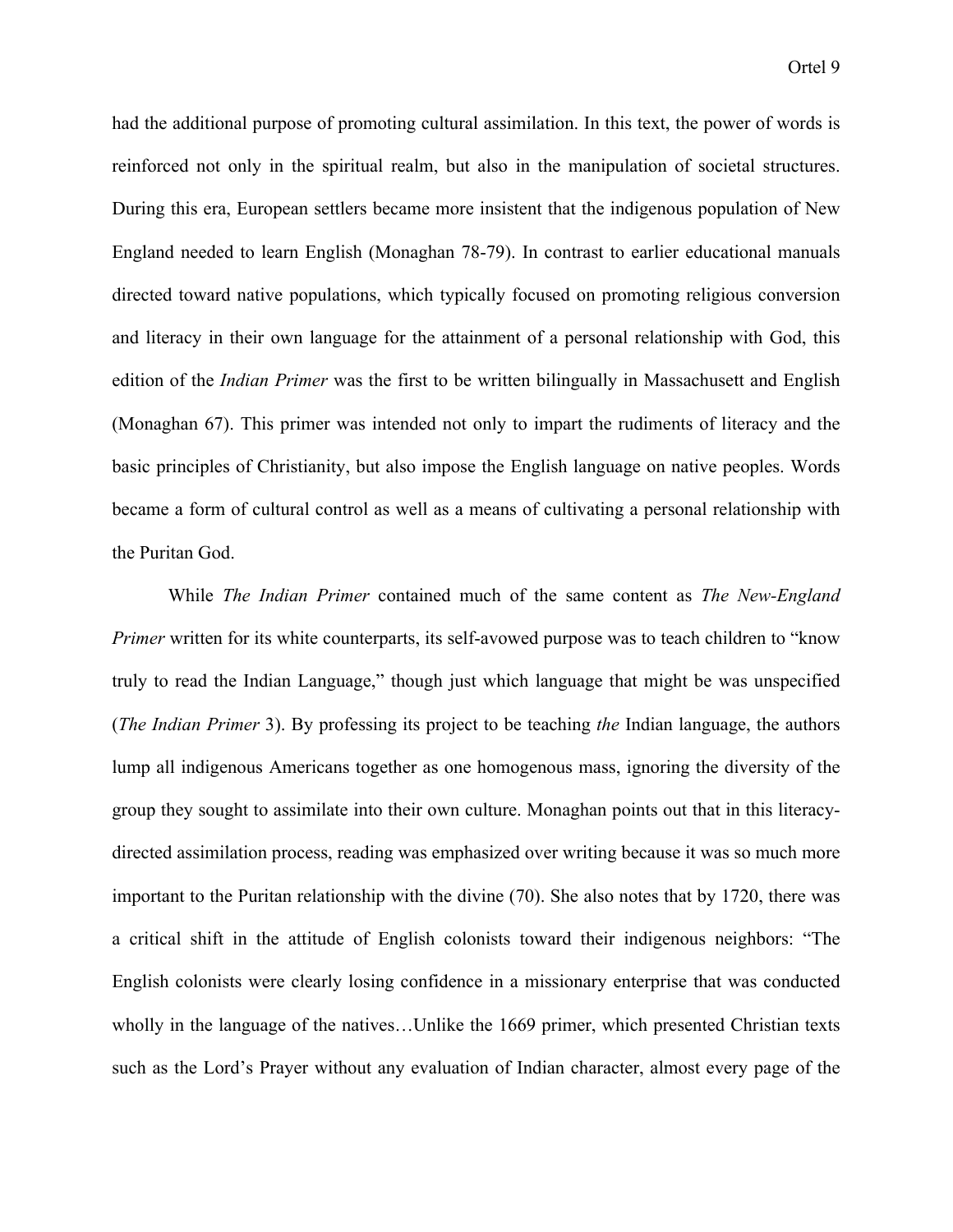new version of 1720 fairly oozed with anti-Indian prejudice and negative stereotyping" (79). In early America, words were not only a powerful source of spiritual sustenance, they were also a means of wrestling people considered outsiders into submitting to the rigid hierarchy of Puritan society.

By the end of the 18<sup>th</sup> century, *The New-England Primer* and *The Indian Primer* were joined by other types of educational materials, including various publications by Noah Webster, father of the American dictionary. Best known for his dictionary and spelling books, Webster also published *The Little Reader's Assistant*, which he describes as "a small book, containing familiar stories in plain language" (2). Intended for slightly more advanced readers than the primers, *The Little Reader's Assistant* contained an eclectic mix of romanticized stories about Columbus and Pocahontas, moral tales about good Christian children, an extensive grammar section, and finally two catechisms: the "federal catechism" and the "farmer's catechism." In other words, this small book imparted what Webster considered the fundamentals of American education. Although he makes good use of the classic Puritan medium for rote memorization, the catechism, Webster shifts its focus from Calvinist theology to government and farming, adapting it to a new context in American history. In *The Little Reader's Assistant*, the Puritan literary form of the catechism is adapted to fit the American farmer's child of 1791, who growing up to be the citizen of an independent nation. The educational primers of the 1720s were written at a strikingly different time in American history than *The Little Reader's Assistant*; the transition from colony to independent country sparked changes in American identity, influencing approaches to teaching literacy along the way.

 While *The Little Reader's Assistant* didn't actually sell very well, it still offers insight into the values and beliefs of America at the close of the  $18<sup>th</sup>$  century, providing contrast with the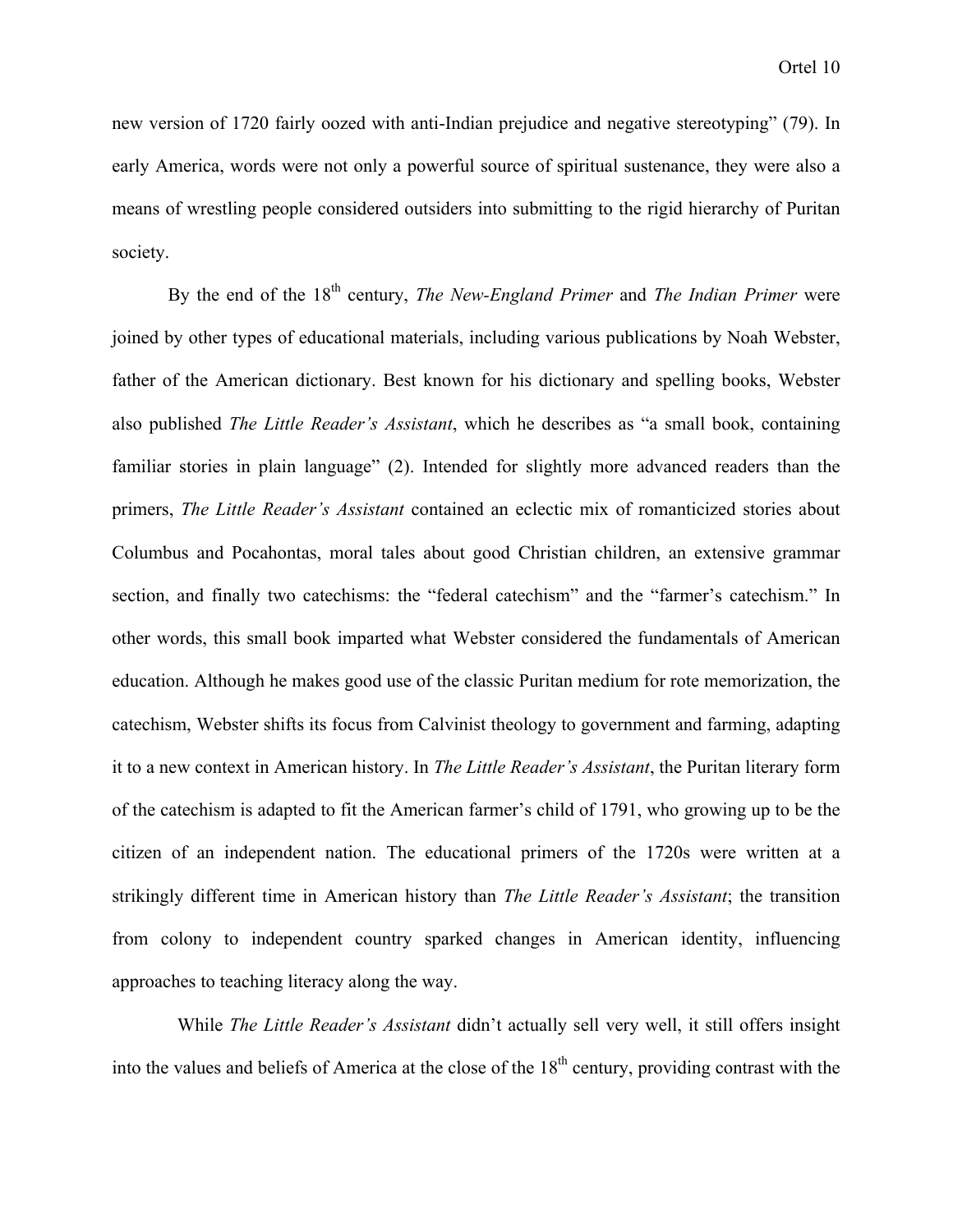Puritan primers that dominated the earlier half of the century. Richard Venezky observes that during the last decade of the  $18<sup>th</sup>$  century, "the primer shed most of its religious materials and became primarily an introductory text, either for the speller or…the lowest level reader" (250). Although *The Little Reader's Assistant* was "poorly received," it nonetheless marks a new era in early literacy education in America (Venezky 250). Intended for children "when they first begin to read without spelling," according to the advertisement at its beginning, *The Little Reader's Assistant* is a modified form of primer. In keeping with foundational myths that persist today, Webster's book opens with the story of Columbus, painted as a glorious hero who discovered a glowing new world for his European sponsors. Interestingly, Webster chooses to include a small and seemingly trivial anecdote about when Columbus was shipwrecked and wasn't sure if he would survive the ordeal; his response was to write a "short account of his voyage" and seal it up in a cask so that his story might be preserved (5). While this seems like a small detail, Webster's decision to include it reflects the continued importance of words and the significance of language in American culture. The recording of a story lends it weight and importance; without written record, the story of a person's life is lost.

Immediately following the tale of Columbus is the story of Captain John Smith, another early hero of American mythology. In a romanticized tale that is perhaps best described as the 18<sup>th</sup> century precursor to today's Disney film, a brief biography of the great hero is given, including his daring escapades amongst the savages of the so-called New World. True to the foundational myths that make up part of the American story, Pocahontas is described as a pretty Indian maiden who can't bear to see Smith executed (Webster 10). The historical age gap between Smith and Pocahontas is preserved and her marriage to John Rolfe is mentioned; the moral of the story regarding women is that Pocahontas "would have done honor to Christianity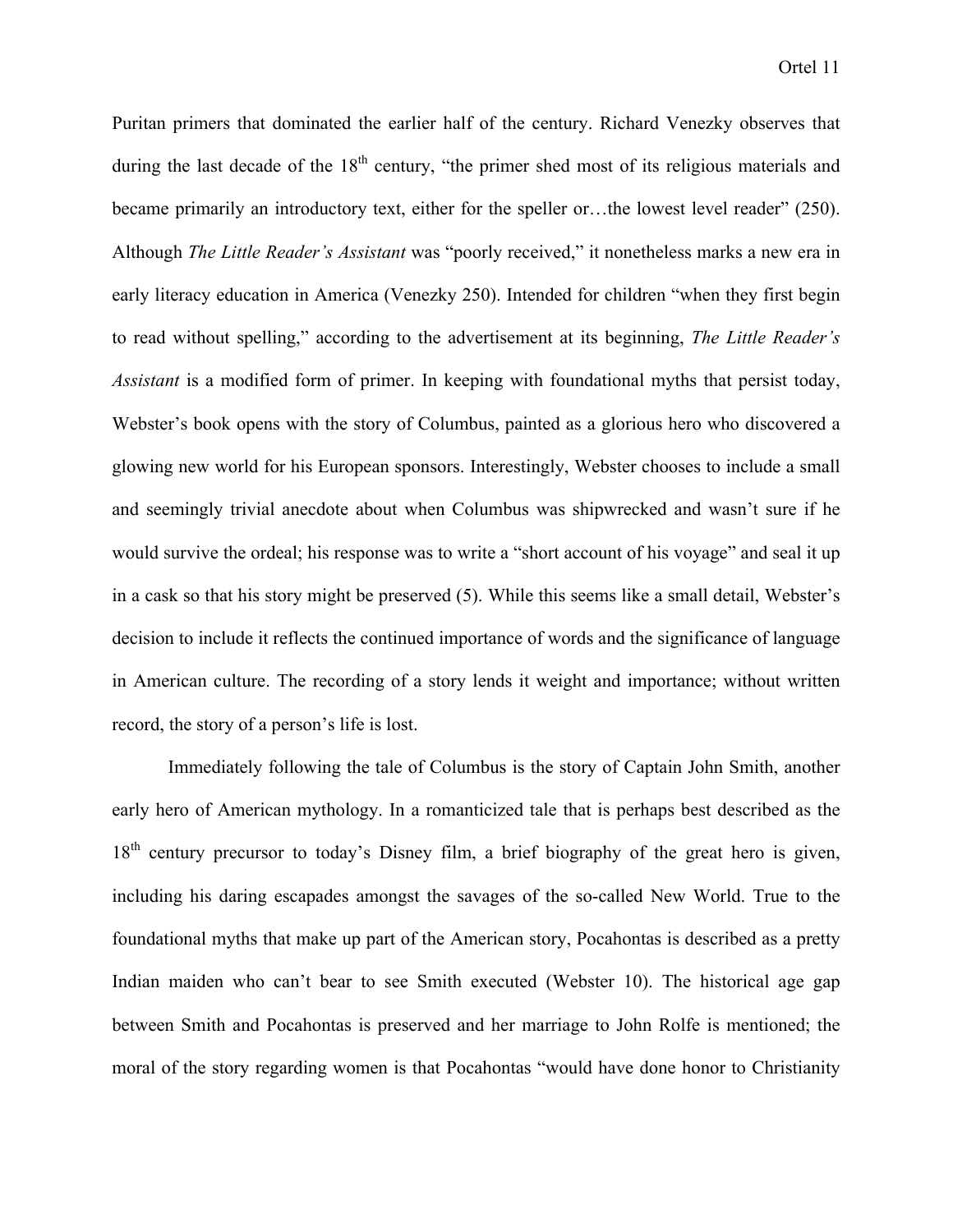itself" and though she died young, she fulfilled her purpose in life by producing "illustrious" offspring (Webster 11). The moral intended for boys is that they ought to be good and brave, just like Captain Smith. These infamous rewritten tales form part of the mythological origins of America's creation that persist into the present. While children today might learn a slightly more nuanced version of Columbus' and John Smith's stories, the mythological versions remain entangled in this country's foundational tales.

Following a mix of liberally rewritten historical tales featuring courageous white settlers triumphing over savage Indians and generic stories designed to teach Christian morals, *The Little Reader's Assistant* transitions to a grammar section, then Webster's catechisms. The last portion of the book is the "Farmer's Catechism," intended to impart the "plain rules of husbandry—and calculated for the use of schools" (Webster 127). It begins boldly, asserting that the "best business a man can do" is farming because it is "the most necessary, the most helthy, the most innocent, and the most agreeable employment of men" (Webster 128). Not only does the "Farmer's Catechism" offer practical advice regarding agricultural practices, but it also offers a rationale for why the farmer is the ideal citizen. In this series of questions and answers, Webster lays out an early form of the ideal of the American farmer, another prominent mythological figure in the American story we know today. In a sense, Webster's elevation of the American farmer is a way of planting a pastoral ideal that persists into the present. Like the Puritans, who wholeheartedly believed in the plantation metaphor—that God had decreed that they should create thriving plantations in the soil of the New World—Webster articulates a root-metaphor that he plants in the minds of the "little readers" of his text. *The Little Reader's Assistan*t plants not just a romanticized portrait of the American farmer as ideal citizen but also plants a rewritten version of history in the minds of its readers. Adapting the classic primer and catechism forms,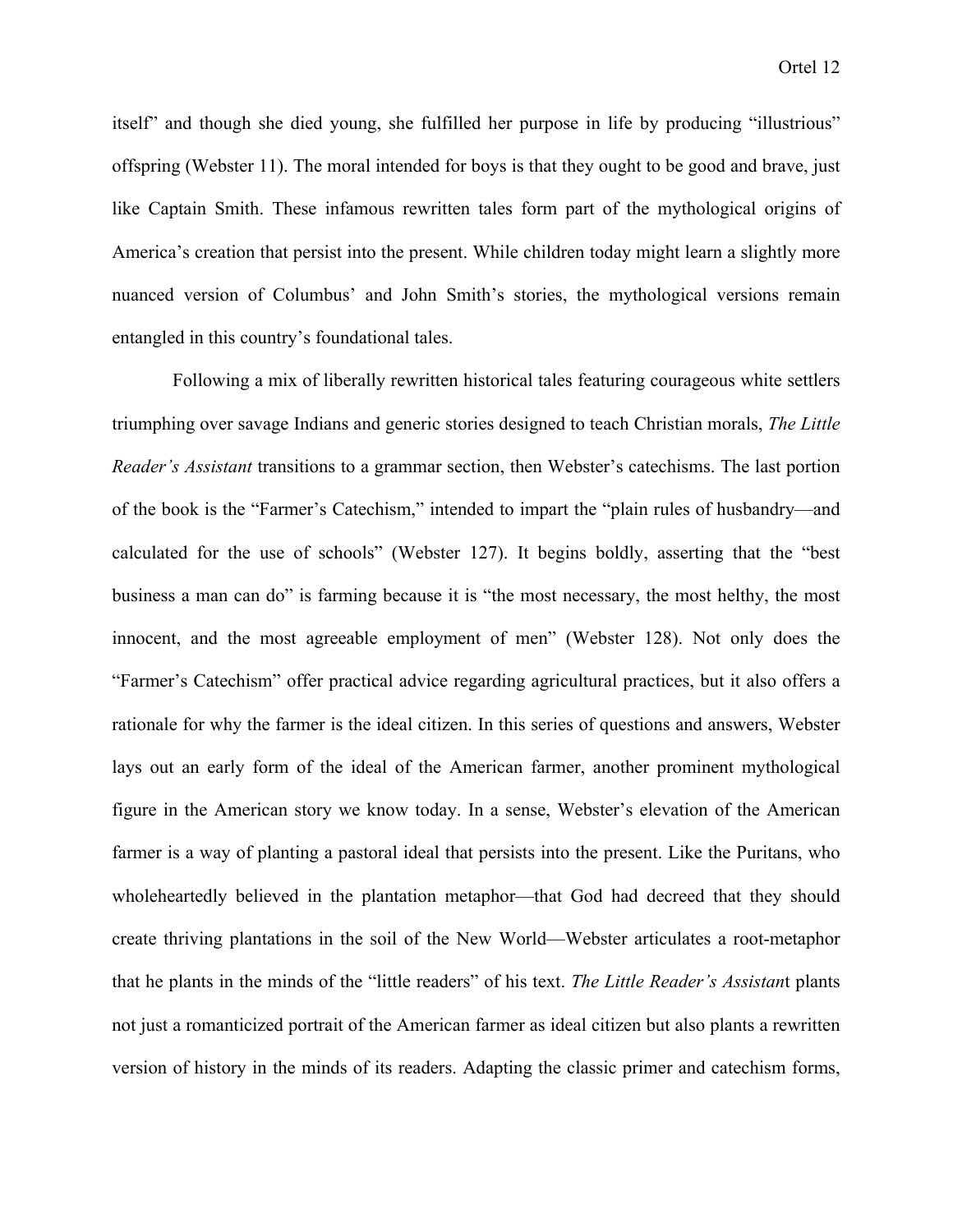Webster adapts Puritan educational models to address the needs of a farmer's child in 1791. The "Farmer's Catechism" carries on the link between nature, literacy, and religion put forth in early primers.

Looked at from a historical perspective, the unfolding of literacy education in America is interesting for its own sake, but what relevance do these dusty old primers have in today's world? Amusing, startling, and sometimes downright puzzling, these texts are a fundamental part of America's establishment as a nation built on words. The value we put on reading and writing in the present is connected to the power that words carried in Puritan New England. What we decide to teach children is indicative of the kind of society we live in and the kind of society we want to create. In other words, what we teach makes a difference. Introductory reading texts have something more to teach than merely the alphabet; they also reflect the beliefs and values of a particular snapshot in history. In attempting to better understand that snapshot, perhaps we can not only gain insight into America's literary beginnings, but also think more critically about what literacy means in America today. Beginning with the early Puritan primers, America was a land of letters even before it became an independent political entity and the legacy of these early letters persists today in a pervasive culture of literacy. Going back to the very beginning, to the alphabet, offers a new approach to understanding America's literary foundations. Even more importantly, exploring the educational texts of early America raises questions about the implications of what and how children today learn about nature, culture, and language.